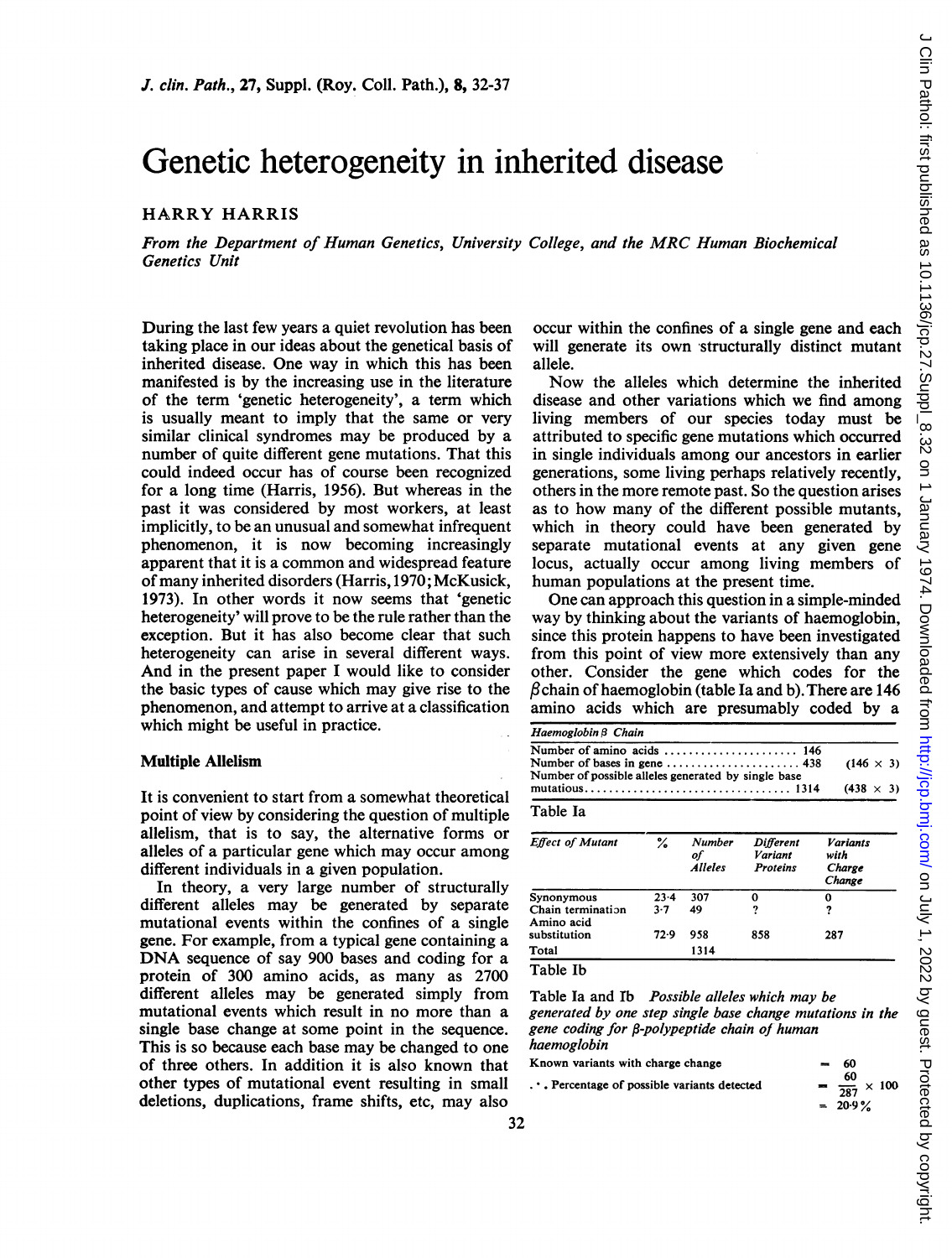DNA sequence of <sup>438</sup> bases. So point mutations each resulting in only a single base change could generate 1314 different alleles at this locus. From the known amino acid sequence and the genetic code one can classify their effects approximately as shown in table I, provided we make the simplifying assumption that each of the possible codons for any amino acid is equally likely to occur. Because the code is degenerate, about  $23.4\%$  (307) of the mutant alleles generated in this way would not result in any change in structure of the haemoglobin. Such mutants are called 'synonymous' because the base change simply alters a codon specifying one amino acid to another codon specifying the same amino acid. In about 3-7% of cases (49 alleles) the single base change will result in the alteration of a codon specifying a particular amino acid at some point in the polypeptide sequence to a socalled 'nonsense' codon which will specify chain termination. Such mutations would be expected to result in the synthesis of an abbreviated polypeptide chain which lacks the series of amino acids normally coded by the base sequence in the gene beyond the point where the mutation occurred. In most cases such an abbreviated polypeptide is unlikely to give rise to a stable and detectable form of haemoglobin. However, in some 72-9% of cases (958 alleles) a single base change will result in the alteration of a codon specifying one amino acid to a codon specifying another and thus lead to the synthesis of an altered  $\beta$  polypeptide chain which differs from the original by a single amino acid substitution. Because of the degeneracy of the code, the 958 mutant alleles of this sort will give rise to only 858 structurally different haemoglobin variants.

The screening technique which has been most widely used and systematically applied to searching for haemoglobin variants is the method of electrophoresis. This will in general be expected to detect amino acid substitutions which involve a change in charge, ie, substitution of a neutral for a basic or acidic amino acid or vice versa, and substitutions of a basic acid for an acidic amino acid or vice versa. One can estimate that 287 of these possible 858 variants would involve substitutions of this sort, ie, almost exactly one third. Thus on purely theoretical grounds we can expect that about 287 different electrophoretic variants might be generated by single one-step base change mutations in the  $\beta$  Hb gene. In fact among all the haemoglobin variants so far identified at least 60 appear to have involved this type of amino acid substitution in the  $\beta$  chain. So we can say that of all the possible mutants of this sort which might exist and be detectable by electrophoresis, more than <sup>20</sup> % are known to occur.

Although electrophoretic screening of Hb and the necessary amino acid sequencing of variants has now been carried out very extensively both in patients with haemolytic disease of various sorts and in random population surveys, it is clear that only a minute fraction of the world's population can have been examined in this way. So the fact that as many as  $20\%$  of the possible examples of this type of mutant have already been found is quite remarkable. It suggests indeed that a very high proportion of all possible mutants of this sort actually exist somewhere in the species, though the majority are likely to be very rare.

The haemoglobin variants produced by these different mutant alleles vary widely in their properties, and only a proportion of them are associated with overt clinical abnormality. But, for example, at least 20 structurally different  $\beta$ -chain variants have been identified which are so unstable as to give rise in the heterozygous state to a chronic haemolytic disease (Stamatoyannopoulos, 1972). These different haemolytic states, although they vary somewhat in degree, appear for the most part to be difficult to distinguish from each other on clinical or pathological grounds alone. And before their characterization by structural studies on the haemoglobin present, they would no doubt have been regarded as a single genetic entity with perhaps some superimposed variability, or at most two or three separate syndromes each determined by a single mutation. Thus this represents a very striking example of genetic heterogeneity.

There is no reason to think that the haemoglobin  $\beta$ -gene locus is in any way peculiar in this respect (Harris, 1974). More than 80 different variants of the enzyme glucose-6-phosphate dehydrogenase (Yoshida, Beutler, and Motulsky, 1971; Beutler and Yoshida, 1973), for example, have been reported, all apparently the consequence of different mutations at a single locus. And at least 20 of these variants have been shown to give rise to chronic haemolytic syndromes which resemble each other very closely at the clinical level, though they differ one from another in the molecular basis of the enzyme deficiency (Yoshida, 1973).

The deficiency of the enzyme hypoxanthineguanine phosphoribosyl transferase provides another example. There is now evidence for the existence of quite a number of distinct mutant alleles, some of which result in such a severe degree of enzyme deficiency as to give rise to the full clinical manifestations of the Lesch-Nyhan syndrome in infancy (Lesch and Nyhan, 1964; Seegmiller, Rosenbloom, and Kelley, 1967; Kelley and Meade, 1971), while others result in less severe enzyme defects which are expressed clinically as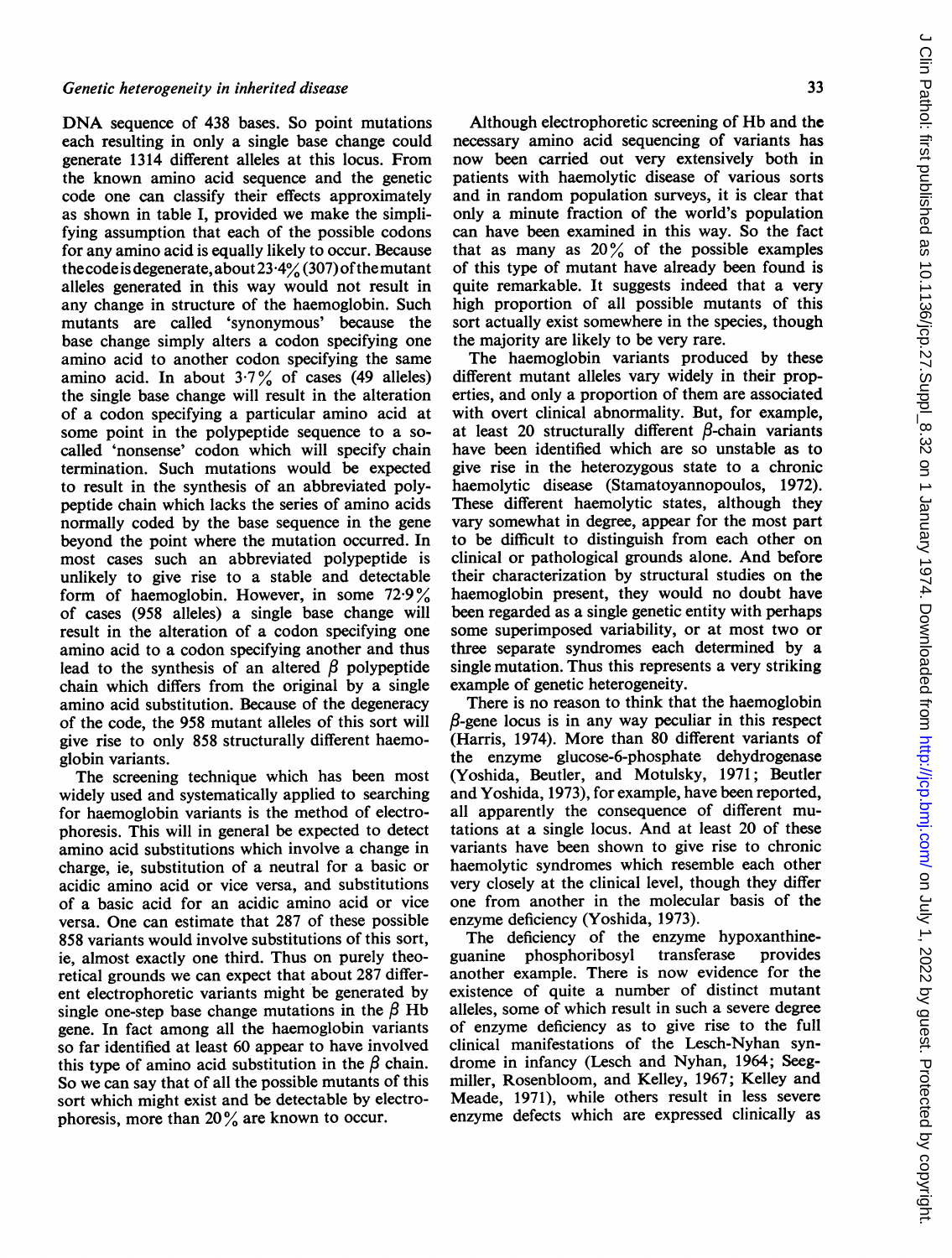gout in adolescence or early adult life (Kelley, 1968). Numerous examples of multiple allelic variants of other proteins, such as albumin, transferrin, and serum  $\alpha_1$ -antitrypsin, have been reported, and surveys on a wide variety of different enzymes carried out in our own laboratory have revealed a widespread occurrence of variants strictly analogous to those identified in the cases of haemoglobin and glucose-6-phosphate dehydrogenase (Harris, Hopkinson, and Robson, 1974). Indeed it now appears probable that, at virtually all gene loci coding for enzyme and protein structure, a large number of the different possible mutant alleles which may be generated by separate mutations actually exist among living members of the species.

An interesting point emerges from all this. In the past it was usually assumed that if a particular disorder segregated in families in the manner of a typical autosomal recessive characteristic, then the affected individuals were ipso facto homozygous for a single mutant gene. It is, however, now apparent from the degree of multiple allelism which evidently occurs that this conclusion will often be mistaken. Although a condition segregates as an autosomal recessive, it will in many cases be due to heterozygosity fortwo different mutant alleles each producing a functional abnormality in the particular enzyme or protein but in a different way. Such heterozygous individuals would have received one of the abnormal alleles from one parent and one from the other, eachof whom would usually also be carrying the normal allele. So typical segregation patterns with quarter ratios would be obtained. A well known example is sickle-cell-haemoglobin C disease. But other sickle-cell-haemoglobin C disease. But examples involving enzyme defects in inborn errors of metabolism are now beginning to be reported, for instance in such conditions as pyruvate kinase deficiency (Paglia, Valentine, and Rucknagel, 1972) and phosphohexose isomerase deficiency (Detter, Ways, Giblett, Baughan, Hopkinson, Povey, and Harris, 1972).

Compound heterozygosity of this sort is probably by no means uncommon in recessively inherited diseases due to enzyme defects. But it may often be peculiarly difficult to recognize in conditions determined by genes on autosomal chromosomes because it involves in the patients the characterization of the products of two different alleles in a mixture where the total enzyme activity is by the very nature of the situation markedly reduced.

Before leaving the question of multiple allelism it is perhaps worth pointing out that while this is an important cause of genetic heterogeneity in the sense that the same or very similar clinical syndromes may result from different mutant alleles at a single gene locus, multiple allelism can also give rise to a

different and indeed opposite type of phenomenon that is, the occurrence of a series of disorders which may differ quite markedly from each other and yet be due to different mutants at the same gene locus. The point is well illustrated by the disparate clinical appearances of conditions such as sickle cell anaemia, haemoglobin C disease, methaemoglobinaemia, and chronic anaemia due to an unstable haemoglobin, all of which can be determined by different mutant alleles at the haemoglobin  $\beta$  gene locus. The very different clinical manifestations of the Lesch-Nyhan syndrome in infants, and of gout due to overproduction of uric acid in adults, both of which states can arise from allelic mutants affecting the enzyme hypoxanthine-guanine phosphoribosyl transferase, illustrate the same point. In the past such disorders, if considered on clinical grounds alone, would probably have been regarded as due to mutations of quite different genes. This possibility clearly has to be thought about in considering the genetics of inherited syndromes whose primary molecular basis is still obscure.

## Multiple Loci

So far we have only been considering the genetic heterogeneity of disease which arises in consequence of multiple allelism at a single gene locus. But the phenomenon can also occur because of mutations at a number of different gene loci.

In some cases this is because a particular protein may contain two non-identical polypeptide chains coded by separate gene loci. Mutants at either locus may result in structural abnormalities of the protein and cause overt clinical disease. And, since the same protein is involved, the clinical consequences of particular mutants at the two different loci may be very similar. Haemoglobin again provides an apt example. Hb A  $(\alpha_2\beta_2)$ contains  $\alpha$  and  $\beta$  polypeptides coded by separate genes which are not closely linked and probably occur on different chromosomes. And mutant alleles at either the  $\alpha$ - or the  $\beta$ - gene loci, can, for example, result in unstable forms of the protein which give rise to chronic haemolytic disease. The  $\alpha$  and  $\beta$  thalassaemias illustrate the same general phenomenon.

More often, however, genetic heterogeneity arises from mutants at gene loci which determine different and quite distinct enzymes or proteins. That this should be so is not very surprising. Loss of function of one or another of a series of enzymes involved in a sequential series of reactions in a metabolic pathway, or which are associated together in a complex of metabolic relationships, can well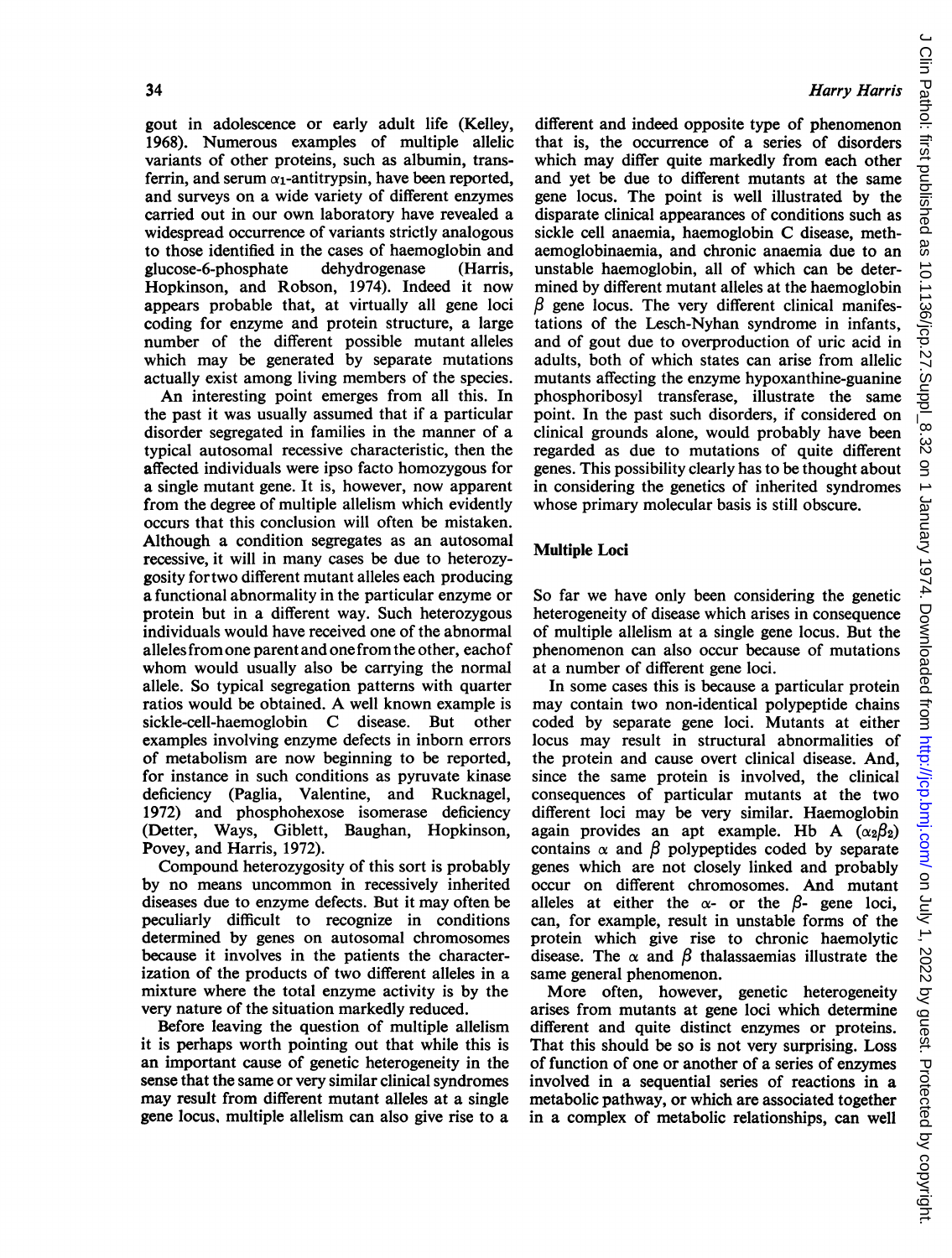result in the same or very similar consequences at the clinical level.

A rather obvious example is provided by the complex network of metabolic reactions which is present in the red cell, and is necessary for maintaining its functional and structural integrity. Disruption of the normal metabolism of the red cell, with its consequent premature destruction and hence chronic haemolytic disease, can clearly occur as a result of defects in a number of quite different enzymes. And indeed, a series of clinically not very dissimilar forms of genetically determined haemolytic anaemias have already been differentiated and shown to be due to deficiencies of quite different enzymes determined by separate gene loci. These various haemolytic diseases vary considerably in severity. But in practice it seems that they are difficult to differentiate one from another in the absence of information provided by enzyme studies. This difficulty is further enhanced by the fact that at any one of these loci, multiple alleles, which differ in the degree of enzyme deficit they produce and hence in the clinical severity, may also occur. So superimposed on the variation due to mutations at separate loci affecting different enzymes is the added variation due to multiple allelism at a single locus.

Storage diseases, such as the sphingolipidoses, the mucopolysaccharidoses, and the glycogen storage diseases, provide further examples of the same general phenomenon. The normal degradation of each of these classes of complex macromolecules is effected by the sequential action of a series of different enzymes, and a specific deficiency of one or another enzyme in the sequence results in progressive accumulation of the partially degraded macromolecules. It is not surprising, therefore, that very similar consequences may often result from mutations affecting quite different enzymes involved with the degradation of the same macromolecule. For example, in the case of the mucopolysaccharidoses, the syndromes now known as Sanfilippo A and B are apparently indistinguishable clinically (McKusick, 1972). Yet they are due to mutations at separate loci determining different enzymes, namely, heparan sulphate sulphatase in Sanfilippo A (Kresse and Neufeld, 1972) and N-acetyl- $\alpha$ -glucosaminidase in Sanfilippo B (O'Brien, 1972; Figura and Kresse, 1972). Both enzymes are concerned in the degradation of heparan sulphate and their separate deficiencies both result in the progressive lysosomal accumulation of partially degraded products of this substance.

The classical Hurler and Hunter syndromes furnish another example. They are very similar clinically and both are due to the progressive accumulation of partially degraded forms of dermatan sulphate and heparan sulphate. In this case it had long been known from pedigree studies that two different gene loci were involved, because while Hunter's syndrome was evidently determined by <sup>a</sup> gene on the X chromosome, the gene determining Hurler's syndrome was found to be autosomal. More recently the defective enzymes have been identified. In Hurler's disease the faulty enzyme is  $\alpha$ -iduronidase (Matalon and Dorfman, 1972; Bach, Friedman, Weissmann, and Neufeld, 1972), while in Hunter's disease it is sulphoiduronate sulphatase (Bach, Eisenberg, Cantz, and Neufeld, 1973). Both enzymes are normally concerned in degrading the mucopolysaccharides which accumulate, and it is not surprising therefore that the two syndromes resemble each other so closely.

## Other Causes of Heterogeneity

It is important to remember that variation in the expression of a particular inherited disease in different individuals may derive not only from differences in the particular mutant genes causing the specific enzyme or protein defect which is the basic cause of the disease in question, but also from differences in the rest of the genetical constitution of the individuals in which the particular abnormal gene occurs. There is now an extensive body of data which indicates that probably no two individuals, with the exception of monozygotic twins, are exactly alike in their enzyme and protein constitutions, because of the common allelic differences (so-called polymorphisms) which occur at very many gene loci (Harris, 1970; Harris and Hopkinson, 1972). Such so-called 'normal variations' in genetic background, because they must define many of the details of the biochemical milieu against which the effects of particular abnormal genes are expressed, may well result in differences in the manifestations of a particular disorder in different affected patients. Some combinations of genes at other loci might minimize the pathological consequences and others accentuate them. Since such different combinations of genes will often not result in obvious differences between normal individuals not carrying the particular abnormal gene, the detailed manner in which they may contribute to variation in manifestation of particular disease is generally very difficult to define.

It must also be remembered that the clinical manifestations of an enzyme or protein abnormality determined by a mutant gene may depend in some degree on variations in the environmental circumstances to which individuals with the abnormality are exposed. Sometimes the clinical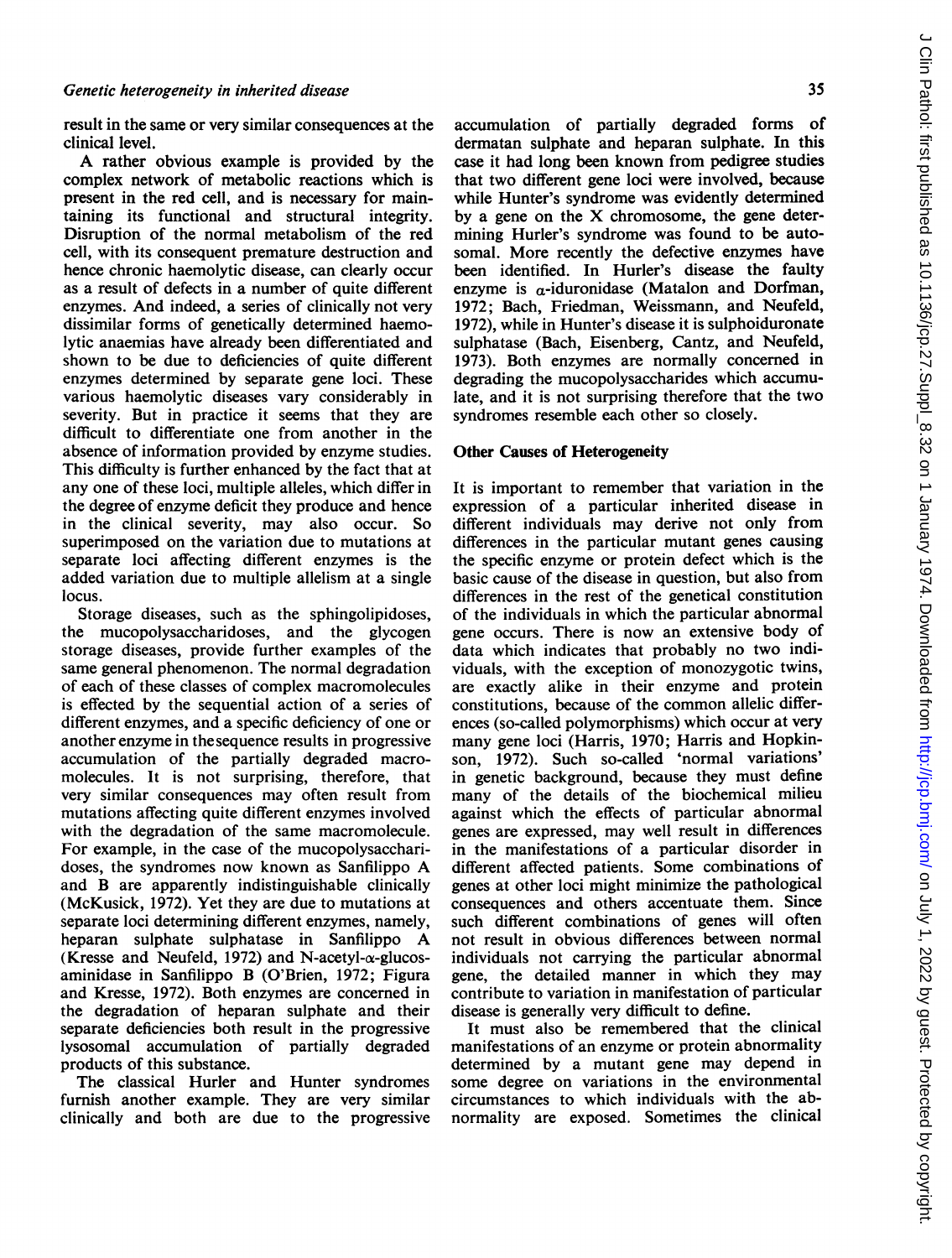expression of a particular abnormality appears to be hardly influenced by such environmental variations, but in other cases the effects may be important and give rise to quite unexpected clinical differences. A very striking illustration of this is provided by the genetically determined deficiency of the serum protein known as  $\alpha_1$ -antitrypsin. Some years ago it was discovered that individuals with this abnormality are exceptionally prone to develop pulmonary emphysema with relatively early onset in adult life (Eriksson, 1964, 1965). However, only a proportion of individuals (perhaps  $15-30\%$ ) with the defect actually develop emphysema, and there appear to be some as yet undefined environmental factors which precipitate the lung damage in serum  $\alpha_1$ -antitrypsin-deficient individuals. More recently it was found that newborn infants, with the same genetically determined protein defect, are particularly liable to develop neonatal hepatitis which may be rapidly fatal or lead to hepatic cirrhosis (Sharp, Bridges, Krivit, and Freier, 1969; Porter, Mowat, Cook, Haynes, Shilkin, and Williams, 1972). Again only a proportion of the genetically predisposed infants actually develop neonatal hepatitis, presumably because of environmental differences.

It is a remarkable fact that the same genetic peculiarity should in some individuals give rise to neonatal hepatitis or hepatic cirrhosis in childhood, and in others to pulmonary emphysema in adult life. The differences in expression are presumably the consequences of differences in the environments to which different individuals are exposed. But certainly in the past no one would have expected that conditions as different as familial cirrhosis in childhood and familial emphysema in adult lifemight be due to the same mutant gene.

## Conclusion

Table II provides a simple classification of these various cases of heterogeneity in inherited disease.

It is important to note that in any particular clinical syndrome two or more of these different causes may be operating so that the elucidation of the situation will often turn out to be quite complex. A simple model example is provided by the syndrome of congenital methaemoglobinaemia. There

|              | Multiple allelism at a single gene locus    |
|--------------|---------------------------------------------|
| $\mathbf{2}$ | Multiple gene loci                          |
|              | (a) affecting the same enzyme or protein    |
|              | (b) affecting different enzymes or proteins |
| 3            | Genetic background                          |
| 4            | <b>Environmental factors</b>                |



#### Harry Harris

is now evidence that this may be produced by at least 10 different mutant genes which occur at three distinct gene loci: two at the locus coding for the  $\alpha$ chain of haemoglobin, three at the locus coding for the  $\beta$  chain of haemoglobin, and at least five at the locus coding for the structure of the enzyme known as NADH diaphorase or methaemoglobin reductase. One may anticipate that this quite remarkable degree of genetic heterogeneity in what by any standards is an extremely rare condition and what in clinical terms was once regarded as a homogeneous entity, will turn out to be a prototype of the degree of heterogeneity waiting to be uncovered in many other rare inherited syndromes.

#### References

- Bach, G., Eisenberg, F., Jr., Cantz, M., and Neufeld, E. F. (1973). The defect in the Hunter syndrome: deficiency of sulfoiduronate sulfatase. Proc. nat. Acad. Sci. (Wash.), 70, 2134-2138.
- Bach, G., Friedman, R., Weissmann, B., and Neufeld, E. F. (1972). The defect in the Hurler and Scheie syndromes: deficiency of a-L-iduronidase. Proc. nat. Acad. Sci. (Wash.), 69, 2048-2051.
- Beutler, E., and Yoshida, A. (1973). Human glucose-6-phosphate<br>dehydrogenase variants: a supplementary tabulation. Ann. hum. Genet., 37, 151-155.
- Blume, K. G., Hryniuk, W., Powars, D., Trinidad, F., West, C., and Beutler, E. (1972). Characterization of two new variants of glucose-phosphate-isomerase deficiency with hereditary nonspherocytic hemolytic anemia. J. Lab. clin. Med., 79, 942- 949.
- Detter, J. C., Ways, P. O., Giblett, E. R., Baughan, M. A., Hopkinson D. A., Povey, S., and Harris, H. (1968). Inherited variations, in human phosphohexose isomerase. Ann. hum. Genet., 31, 329-338.
- Eriksson, S. (1964). Pulmonary emphysema and alpha,-antitrypsin deficiency. Acta med. scand., 175, 197-205.
- Eriksson, S. (1965). Studies in  $a_1$ -antitrypsin deficiency. Acta med. scand., Suppl. 432.
- Figura, K. von, and Kresse, H. (1972). The Sanfilippo B corrective factor; an N-acetyl-a-D-glucosaminidase. Biochem. biophys. Res. Commun., 48, 262-269.
- Harris, H. (1956). Genes and enzymes in man. In Novant 'Anni delle Leggi Mendaliane', edited by L. Gedda, p. 206. Istituto Gregerio Mendel, Rome.
- Harris, H. (1970). The Principles of Human Biochemical Genetics. North Holland, Amsterdam.
- Harris, H. (1974). Common and rare alleles. Sci. Prog., 61, 495. Harris, H., and Hopkinson, D. A. (1972). Average heterozygosity per locus in man: an estimate based on the incidence of enzyme polymorphisms. Ann. hum. Genet., 36, 9-20.
- Harris, H., Hopkinson, D. A., and Robson, E. B. (1974). The incidence of rare alleles determining electrophoretic variants: data on 43 enzyme loci in man. Ann. hum. Genet., 37,237-253.
- Kelley, W. N. (1968). Hypoxanthine-guanine phosphoribosyltransferase deficiency in the Lesch-Nyhan syndrome and gout. Fed. Proc., 27, 1047-1052.
- Kelley, W. N., and Meade, J. C. (1971). Studies on hypoxanthineguanine phosphoribosyltransferase in fibroblasts from patients with the Lesch-Nyhan syndrome: evidence for genetic heterogeneity. J. biol. Chem., 246, 2953-2958.
- Kresse, H., and Neufeld, E. F. (1972). The Sanfilippo A corrective factor. J. biol. Chem., 247, 2164-2170.
- Lesch, M., and Nyhan, W. L. (1964). A familial disorder of uric acid metabolism and central nervous system function. Amer. J. Med., 36, 561-570.
- McKusick, V. A. (1972). Hereditable Disorders of Connective Tissue, 4th ed. Mosby, Saint Louis.
- McKusick, V. A. (1973). Phenotypic diversity of human diseases resulting from allelic series. Amer. J. hum. Genet., 25, 446-456.
- Matalon, R., and Dorfman, A. (1972). Hurler's syndrome, an a-Liduronidase deficiency. Biochem. biophys. Res. Commune 47, 959-964.